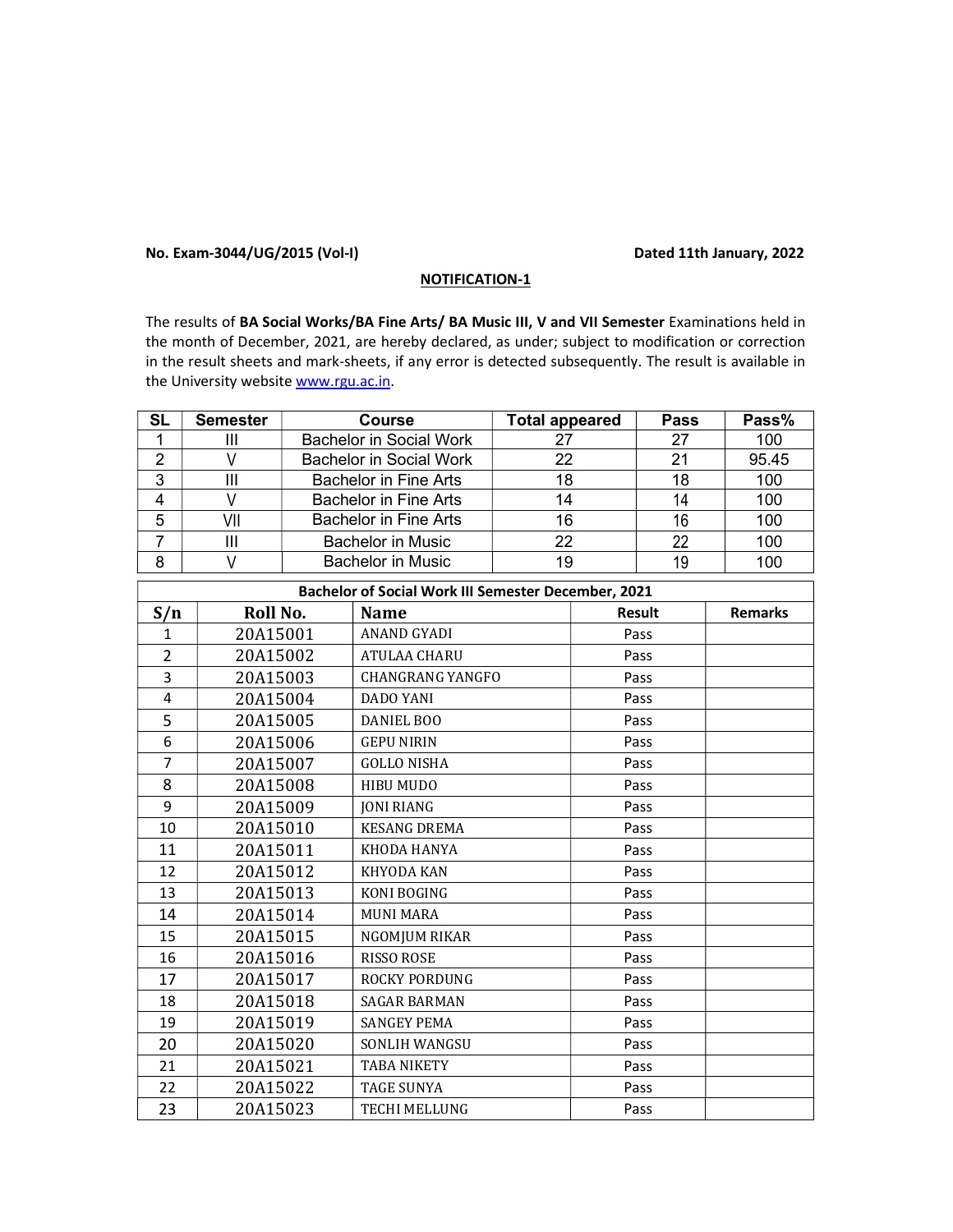| 24 | 20A15024 | <b>TSERING LHATON</b> | Pass |  |
|----|----------|-----------------------|------|--|
| 25 | 20A15025 | VIJAY MIRI            | Pass |  |
| 26 | 20A15026 | WUTHU APRALO          | Pass |  |
|    | 20A15027 | YURA CHUMNA           | Pass |  |

|     | Bachelor of Social Work V Semester December, 2021 |                           |               |                |  |  |
|-----|---------------------------------------------------|---------------------------|---------------|----------------|--|--|
| S/n | Roll No.                                          | Name                      | <b>Result</b> | <b>Remarks</b> |  |  |
| 1   | 19A15001                                          | <b>AMIR CHEDA</b>         | Pass          |                |  |  |
| 2   | 19A15002                                          | <b>API PAMING</b>         | Pass          |                |  |  |
| 3   | 19A15003                                          | <b>BANSUKLIN SOHSHANG</b> | Pass          |                |  |  |
| 4   | 19A15004                                          | <b>BIRI MERRY</b>         | Pass          |                |  |  |
| 5   | 19A15005                                          | <b>DANA ANU</b>           | Pass          |                |  |  |
| 6   | 19A15006                                          | <b>GANGTE JOHN</b>        | Pass          |                |  |  |
| 7   | 19A15007                                          | <b>GEPA DEBOM TAMIN</b>   | Pass          |                |  |  |
| 8   | 19A15008                                          | <b>GIDAR ROPUK</b>        | Pass          |                |  |  |
| 9   | 19A15009                                          | <b>HURA CHOI</b>          | Pass          |                |  |  |
| 10  | 19A15010                                          | <b>JORAM TATAR</b>        | Pass          |                |  |  |
| 11  | 19A15011                                          | <b>KIRAN PORDUNG</b>      | Pass          |                |  |  |
| 12  | 19A15012                                          | KOJ TAJI                  | Pass          |                |  |  |
| 13  | 19A15013                                          | <b>MARTER BAGRA</b>       | Pass          |                |  |  |
| 14  | 19A15014                                          | <b>MEENA GALING</b>       | Pass          |                |  |  |
| 15  | 19A15015                                          | NAMTHANDUAN GONMEI        | Pass          |                |  |  |
| 16  | 19A15016                                          | <b>NISSO MEKAP</b>        | Pass          |                |  |  |
| 17  | 19A15017                                          | <b>RICHA KAMDUK</b>       | Pass          |                |  |  |
| 18  | 19A15018                                          | <b>TADAR NIME</b>         | Pass          |                |  |  |
| 19  | 19A15019                                          | <b>TARAK EKHA</b>         | <b>PWBP</b>   |                |  |  |
| 20  | 19A15020                                          | <b>TOLI NYORI</b>         | Pass          |                |  |  |
| 21  | 19A15021                                          | YIJUM DABI                | Pass          |                |  |  |
| 22  | 19A15022                                          | YUKAR ZEN                 | Pass          |                |  |  |

| Bachelor of Fine Arts III Semester December, 2021 |                |                     |               |                |
|---------------------------------------------------|----------------|---------------------|---------------|----------------|
| S/N                                               | <b>Roll No</b> | <b>Name</b>         | <b>Result</b> | <b>Remarks</b> |
| 1                                                 | 20/BFA/01      | Ligang August       | Pass          |                |
| 2                                                 | 20/BFA/02      | Michi Tasser        | Pass          |                |
| 3                                                 | 20/BFA/03      | Roshmi Saikia       | Pass          |                |
| 4                                                 | 20/BFA/04      | <b>Dulley Mullo</b> | Pass          |                |
| 5                                                 | 20/BFA/05      | Diwanso Tamai       | Pass          |                |
| 6                                                 | 20/BFA/06      | Yami Lamgu          | Pass          |                |
| 7                                                 | 20/BFA/07      | Dakge Nyokir        | Pass          |                |
| 9                                                 | 20/BFA/09      | Yalobo Dadda        | Pass          |                |
| 10                                                | 20/BFA/10      | Nguri Belley        | Pass          |                |
| 12                                                | 20/BFA/12      | Nabam Charchang     | Pass          |                |
| 14                                                | 20/BFA/14      | Chaje Malling       | Pass          |                |
| 16                                                | 20/BFA/16      | Thakngam Thaks      | Pass          |                |
| 17                                                | 20/BFA/17      | Shimson Taloh       | Pass          |                |
| 18                                                | 20/BFA/18      | Gibom Riba          | Pass          |                |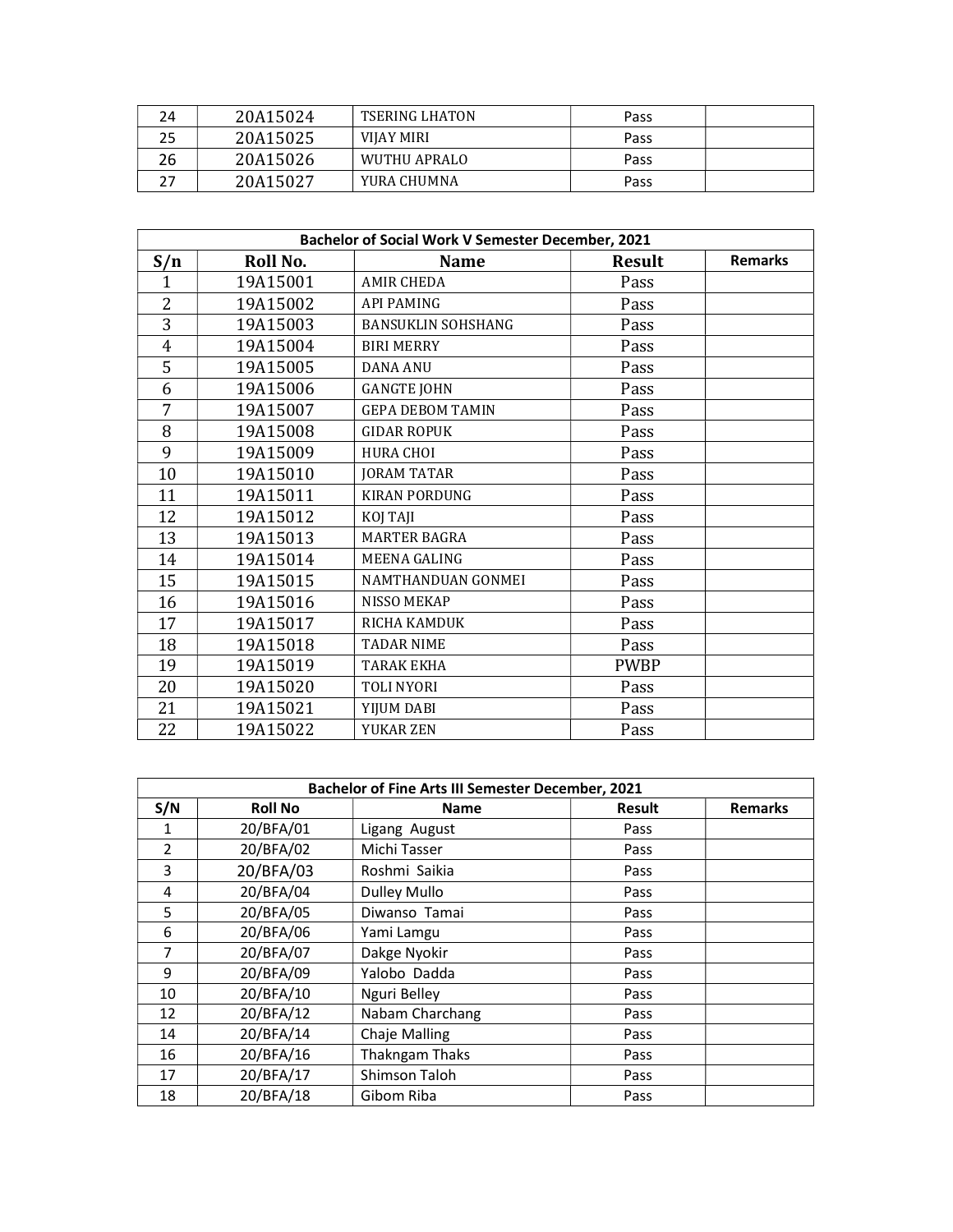| <b>Bachelor of Fine Arts V Semester December, 2021</b> |                |                      |        |                |
|--------------------------------------------------------|----------------|----------------------|--------|----------------|
| S/N                                                    | <b>Roll No</b> | <b>Name</b>          | Result | <b>Remarks</b> |
| 1                                                      | 17/BFA/004     | <b>Hibu Talley</b>   | Pass   |                |
| 2                                                      | 18/BFA/17      | Sunday Neri          | Pass   |                |
| 3                                                      | 19/BFA/001     | <b>Bullo Tassang</b> | Pass   |                |
| 4                                                      | 19/BFA/002     | Chaiwang Wangsa      | Pass   |                |
| 5                                                      | 19/BFA/004     | Ejom Riba            | Pass   |                |
| 6                                                      | 19/BFA/005     | Hibu Tamo            | Pass   |                |
| $\overline{7}$                                         | 19/BFA/006     | Khambiangbor Lyndoh  | Pass   |                |
| 8                                                      | 19/BFA/007     | Kylmanroy L. Manlong | Pass   |                |
| 9                                                      | 19/BFA/008     | Matin Mibom Taki     | Pass   |                |
| 10                                                     | 19/BFA/009     | Nabam Kake           | Pass   |                |
| 11                                                     | 19/BFA/010     | Nehborlang           | Pass   |                |
| 12                                                     | 19/BFA/011     | Nyamen Jini          | Pass   |                |
| 14                                                     | 19/BFA/013     | Khyoda Piter         | Pass   |                |

| Bachelor of Fine Arts VII Semester December, 2021 |           |                        |               |                |
|---------------------------------------------------|-----------|------------------------|---------------|----------------|
| S/n                                               | Roll no   | <b>Name</b>            | <b>Result</b> | <b>Remarks</b> |
| 1                                                 | 18/BFA/01 | Chamdi Boi             | Pass          |                |
| 2                                                 | 18/BFA/02 | Chow Narakung Longchat | Pass          |                |
| 3                                                 | 18/BFA/03 | <b>Dulley Takar</b>    | Pass          |                |
| 4                                                 | 18/BFA/04 | Dunloh Loham           | Pass          |                |
| 5                                                 | 18/BFA/05 | Fawang Wangsu          | Pass          |                |
| 6                                                 | 18/BFA/06 | Gigi Munna             | Pass          |                |
| 7                                                 | 18/BFA/07 | <b>Gyamar Tadey</b>    | Pass          |                |
| 8                                                 | 18/BFA/08 | Jiya Elapra            | Pass          |                |
| 9                                                 | 18/BFA/10 | Limbi Mele             | Pass          |                |
| 10                                                | 18/BFA/11 | Longam Gongo           | Pass          |                |
| 11                                                | 18/BFA/12 | Marba Kamki            | Pass          |                |
| 12                                                | 18/BFA/13 | Nabam Hema             | Pass          |                |
| 14                                                | 18/BFA/15 | Nyaren Chimyang        | Pass          |                |
| 15                                                | 18/BFA/16 | <b>Okimang Nobeng</b>  | Pass          |                |
| 16                                                | 18/BFA/20 | <b>Tilling Tari</b>    | Pass          |                |

| <b>Bachelor of Music III Semester December, 2021</b> |                |                    |               |                |
|------------------------------------------------------|----------------|--------------------|---------------|----------------|
| S/n                                                  | <b>Roll No</b> | <b>Name</b>        | <b>Result</b> | <b>Remarks</b> |
| 1                                                    | 20/BMUS/01     | Yami Puri          | Pass          |                |
| 2                                                    | 20/BMUS/02     | Dakli Yonggam      | Pass          |                |
| 3                                                    | 20/BMUS/03     | Alar Dupak         | Pass          |                |
| 4                                                    | 20/BMUS/04     | Julee Tikkom       | <b>PWBP</b>   |                |
| 6                                                    | 20/BMUS/06     | Taba Mekia         | Pass          |                |
| 7                                                    | 20/BMUS/07     | Tanio Pangia       | Pass          |                |
| 8                                                    | 20/BMUS/08     | Marpi Bam          | Pass          |                |
| 9                                                    | 20/BMUS/10     | Tome Bole          | Pass          |                |
| 10                                                   | 20/BMUS/11     | <b>Toni Paleng</b> | Pass          |                |
| 11                                                   | 20/BMUS/12     | Ram Tagang         | Pass          |                |
| 12                                                   | 20/BMUS/13     | Karcha Waii        | Pass          |                |
| 13                                                   | 20/BMUS/15     | <b>Bam Tayeng</b>  | Pass          |                |